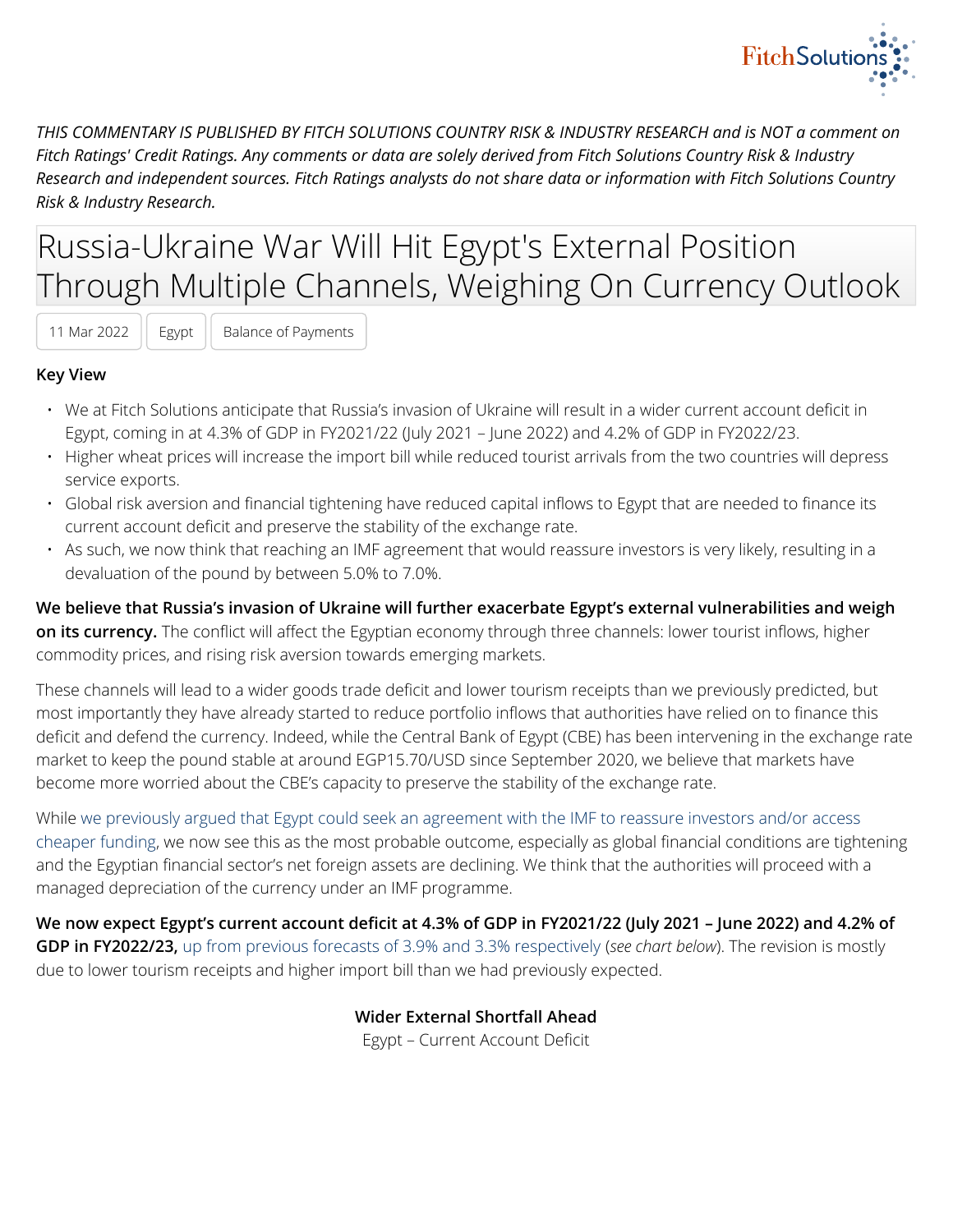

f = Fitch Solutions forecast. Source: CBE, Fitch Solutions

**Higher wheat import prices will be the most important driver of the wider deficit.** Not only is Egypt the world's largest wheat importer (and a large maze importer), but it also sources an important share of its cereal imports from Ukraine, which banned the exports of wheat this year (*see chart below*). The war will likely keep pressure on wheat prices elevated into 2023, creating lasting pressure on Egypt's import bill and keeping inflation in the country high.



### **High Dependency On Russia And Ukraine For Cereal Imports**

MENA – Cereal Imports From Russia & Ukraine, % of total cereal imports

Source: Trade Map (2019 Data), Fitch Solutions

## **The recent increase in oil prices, by contrast, will have a limited impact on Egypt's import bill.** Egypt's

hydrocarbon trade balance has alternated between small deficits and surpluses since Q2 2019/20 (September – December 2019) (*see chart below*), and we expect this trend will continue into FY2021/22 and FY2022/23. This is because we anticipate broadly similar deficits in the oil trade balance and surpluses in the gas trade balance.

## **Hydrocarbon Trade Balance To Continue Alternating Between Small Deficits And Surpluses**

Egypt - Hydrocarbon Trade Balance, USDmn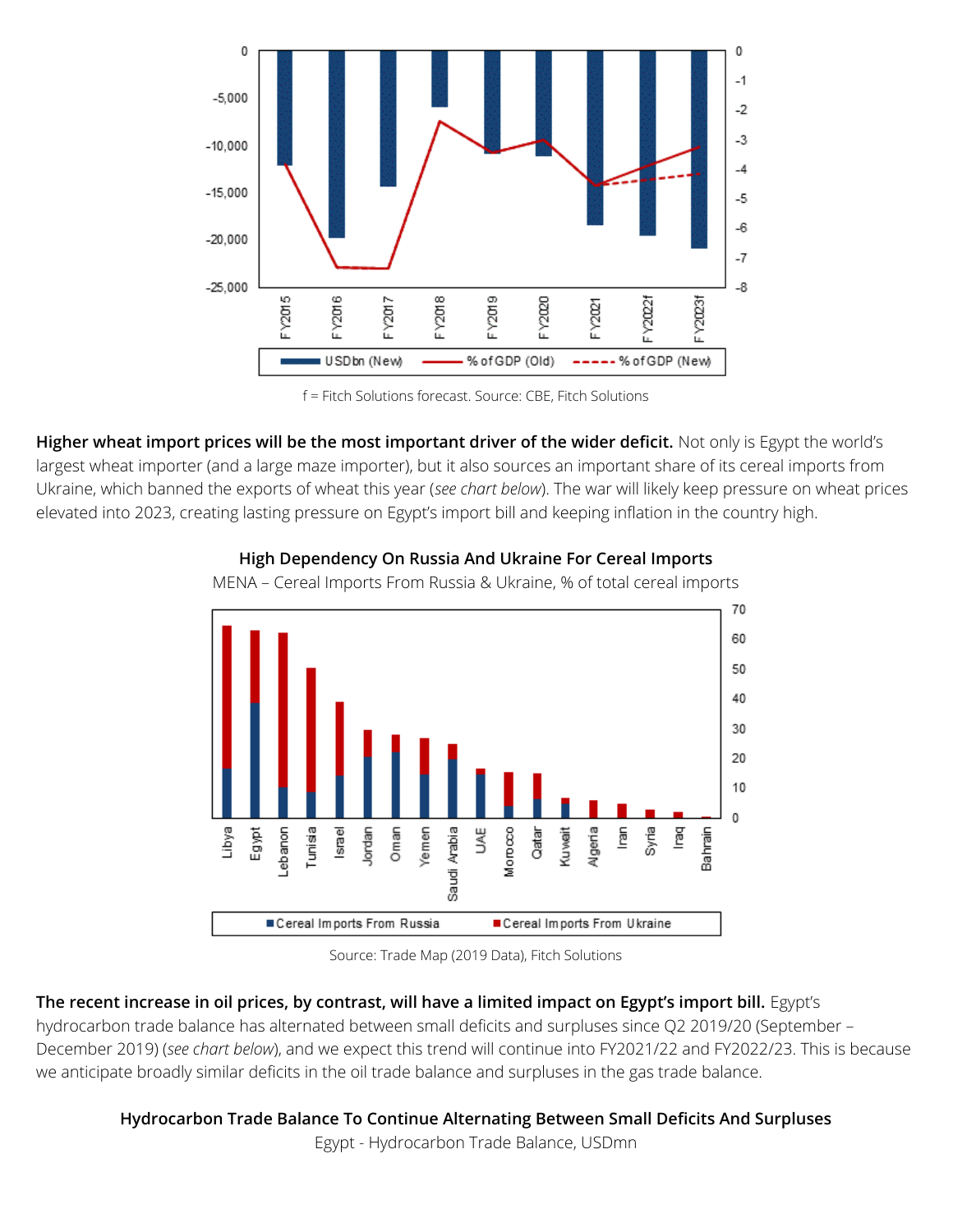

The impact of the Russia-Ukraine war on Egypt's goods exports will also be small, as just 2.0% of the country's exports are sent to the two countries. But **both Russia and Ukraine are key sources of tourist arrivals, and a disruption to this flow will delay the recovery of Egypt's tourism sector after the Covid-19 collapse until FY2023/24, weighing on tourism receipts** (*see chart below*).



**Tourism Receipts Significantly Below Pre-Pandemic Levels**

e/f = Fitch Solutions estimate/forecast. Source: CBE, Fitch Solutions

Indeed, tourists from Russia and Ukraine generated the largest share of tourism receipts in the country according to a statement from the Egyptian Tourism Ministry. We think that the war will prevent most Ukrainians from travelling abroad, while the weakening of the Russian rubble and Russia's partial exclusion from the international payment system (SWIFT) will discourage Russian nationals from travelling or spending money abroad.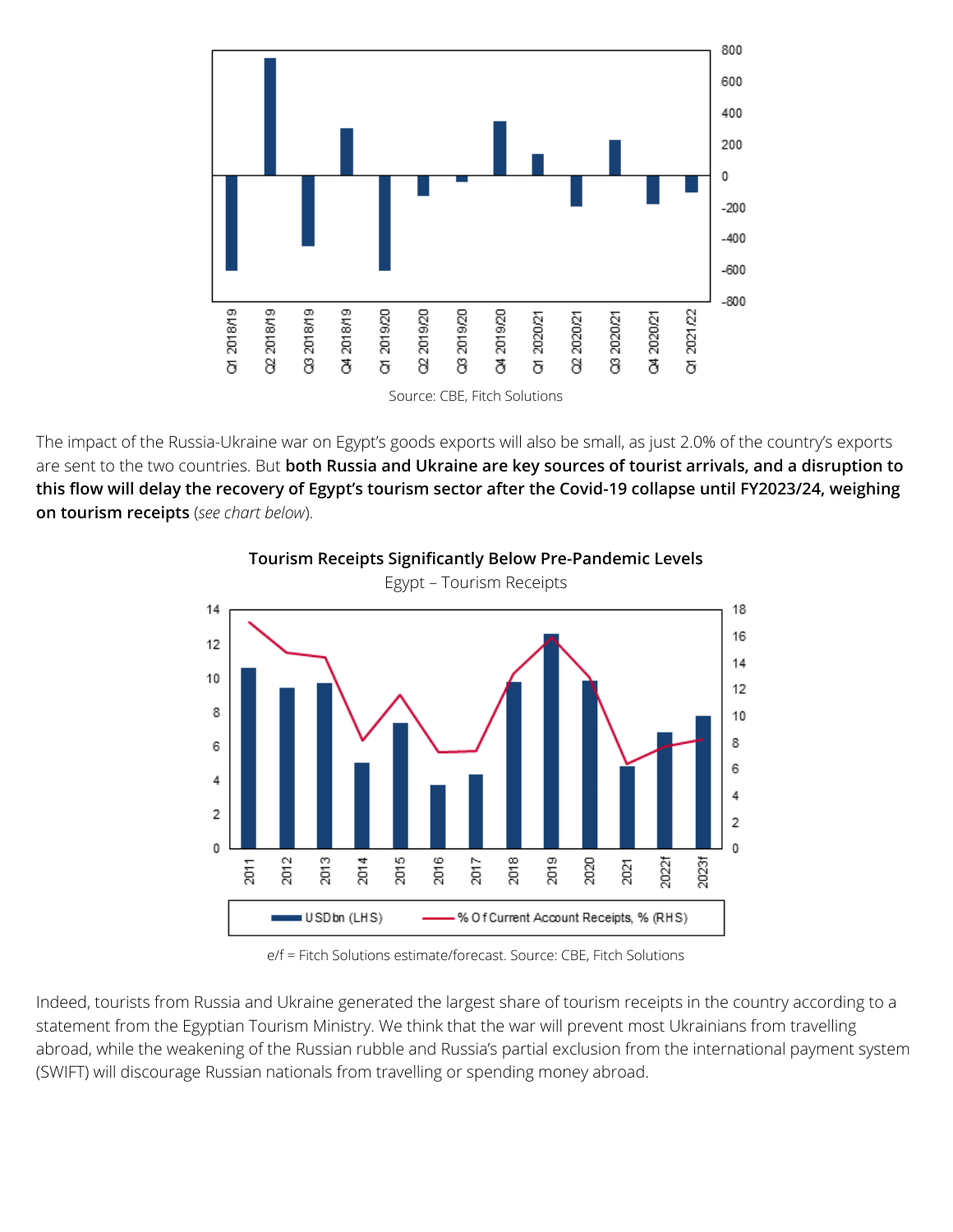**With the current account deficit set to be wider, risk off sentiment towards emerging markets, including Egypt,** will continue to cause portfolio outflows. Until recently, Egypt has relied on its favourable real interest rates (among the highest in emerging markets) as well as on its stable foreign exchange rate to attract portfolio inflows. While these inflows helped cover the country's external financing needs, they exposed Egypt to a shift in investor sentiment and tighter financial conditions, as we have been repeatedly signalling.

Indeed, foreigners' holding of T-bills in Egypt has been declining since October 2021 from USD24.0bn to USD20.5bn in December 2021 (*see chart below, left*). While the CBE's net international reserves continued to be broadly stable at USD41.0bn in February, they have remained below their high of USD45.5bn in February 2020. Also, pressure on the financial sector's net foreign asset position continue to rise (*see chart below, right*), reflecting in part the portfolio outflows.



Source: CBE, Fitch Solutions

Moreover, a recent Reuters article estimated portfolio outflows from Egypt at USD3.0bn in early March in the aftermath of Russia's invasion of Ukraine. Indeed, yields on Egypt's government securities denominated in local currency have increased in recent months (*see chart below, left*), while the five-year CDS on Eurobonds have surged (*see chart below, right*).